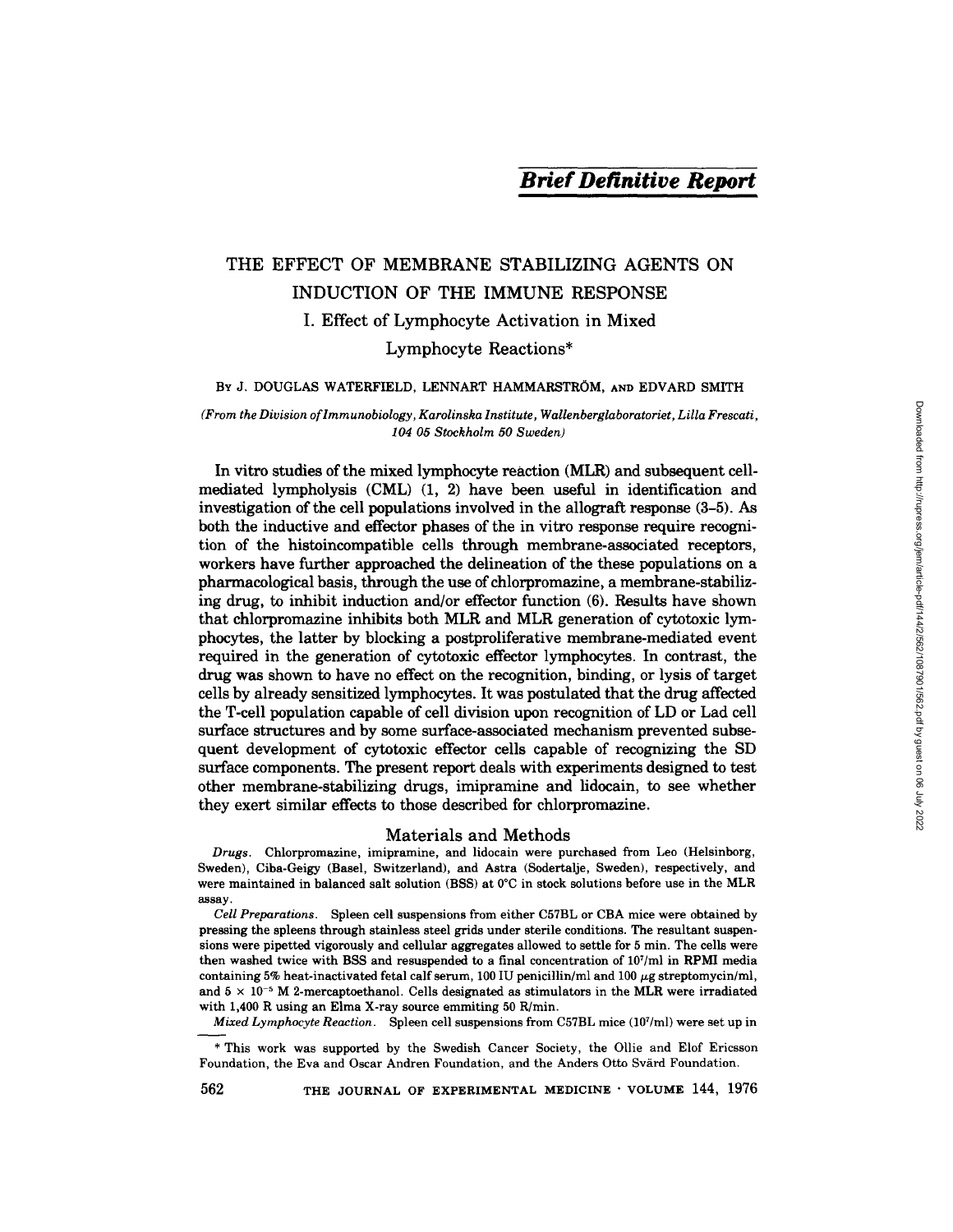Falcon Microtest Ii tissue culture plates (Falcon Plastics, Oxnard, Calif.) in a 0.05-ml vol. The stimulator cells (107/ml CBA-irradiated spleen cells) were added to the responder cells also in a  $0.05$ -mi vol. All groups received  $0.02$  mi complete RPMI media. The drugs were added to the cultures in a 0.02-mi vol at various time intervals after the initiation of the MLR. Controls consisted of similar mixtures differing only by the inclusion of C57BL splenic lymphocytes as the stimulator cells. The cultures were placed in plastic boxes, gassed with a  $10\%$  CO<sub>2</sub>,  $7\%$  O<sub>2</sub>, and 83%  $N_2$  mixture, and incubated at 37°C for 72 h. [<sup>3</sup>H]thymidine (0.02 ml, 25  $\mu$ Ci/ml) was then added and the cultures incubated for a further 24 h, at which time they were harvested on a Skatron multiple cell-culture harvester (Skatron A-S 3401 Lierbyen, Norway). The samples were counted on a Packard Tri-Carb liquid scintillation spectrometer (Packard Instrument Co., Inc., Warrensville, Ind.). MLR and control groups were assessed for the total counts per minute (cpm)-thymidine uptake as well as viable cells/culture.

## Results and Discussion

*Effect of Membrane-Stabilizing Agents on the Proliferative Response in the*  MLR. To compare the effects of imipramine and lidocain to those caused by chloropromazine, one-way MLRs were set up as described in the Materials and Methods section. The concentrations of drugs added to both the control and stimulated cultures were determined previously and represented the doses that caused suppression of mitogenic activation of cells (L. Hammarström, manuscript in preparation). The drugs were added at 0, 24, 48, and 72 h after initiation of the response.

Fig. 1 shows the effects of chlorpromazine on proliferation in MLR after various time periods in culture. Chlorpromazine at 1.6  $\mu$ g/ml (5 × 10<sup>-6</sup> M) only inhibited the MLR significantly when present in the cultures for 96 h. The inhibition in these groups did not correlate with decreased numbers of viable cells. However, the inhibition of the MLR after inclusion of the drug at 16  $\mu$ g/ml appeared to be caused by toxic properties of the compound. Thus, MLR responses, control background cpm, and presence of viable cells in the cultures were abolished if the drug was present longer than 24 h, marginal responses and viable cell numbers being seen before this time. The findings could be explained in one of two ways. There could be a time requirement for expression of toxicity on the responding cells in culture. This period would be about 24 h, as a 50% decrease in viable cell number is seen at this time. Otherwise, it is possible that cells in advanced stages of activation (72 h) are less susceptible to the toxic effects of the drug. At present we are not able to distinguish between these two possibilities. Fig. 2 and Fig. 3 show comparative studies using the membranestabilizing drugs imipramine and lidocain. It can be seen from Fig. 2 that imipramine at 10  $\mu$ g/ml (3.2 × 10<sup>-5</sup> M) inhibits the MLR if present in the culture for at least 48 h. In these groups the inhibition seen could be explained by a decrease in the number of viable cells. Imipramine at concentrations of 100  $\mu$ g/ ml was totally toxic if present in culture for longer than 24 h. Similarly, in Fig. 3, concentrations of lidocain of 1.0 mg/ml  $(4.3 \times 10^{-3} \text{ M})$  and 10 mg/ml inhibited the MLR, the inhibition seen at the latter concentration again correlating with total absence of viable cells.

The inhibition of the MLR affected by low concentrations of the three drugs was paralleled in two instances by a decrease in the number of viable cells per culture. This decrease could be explained in several ways: either the drugs are directly toxic to the responding cells in culture or the drugs function as was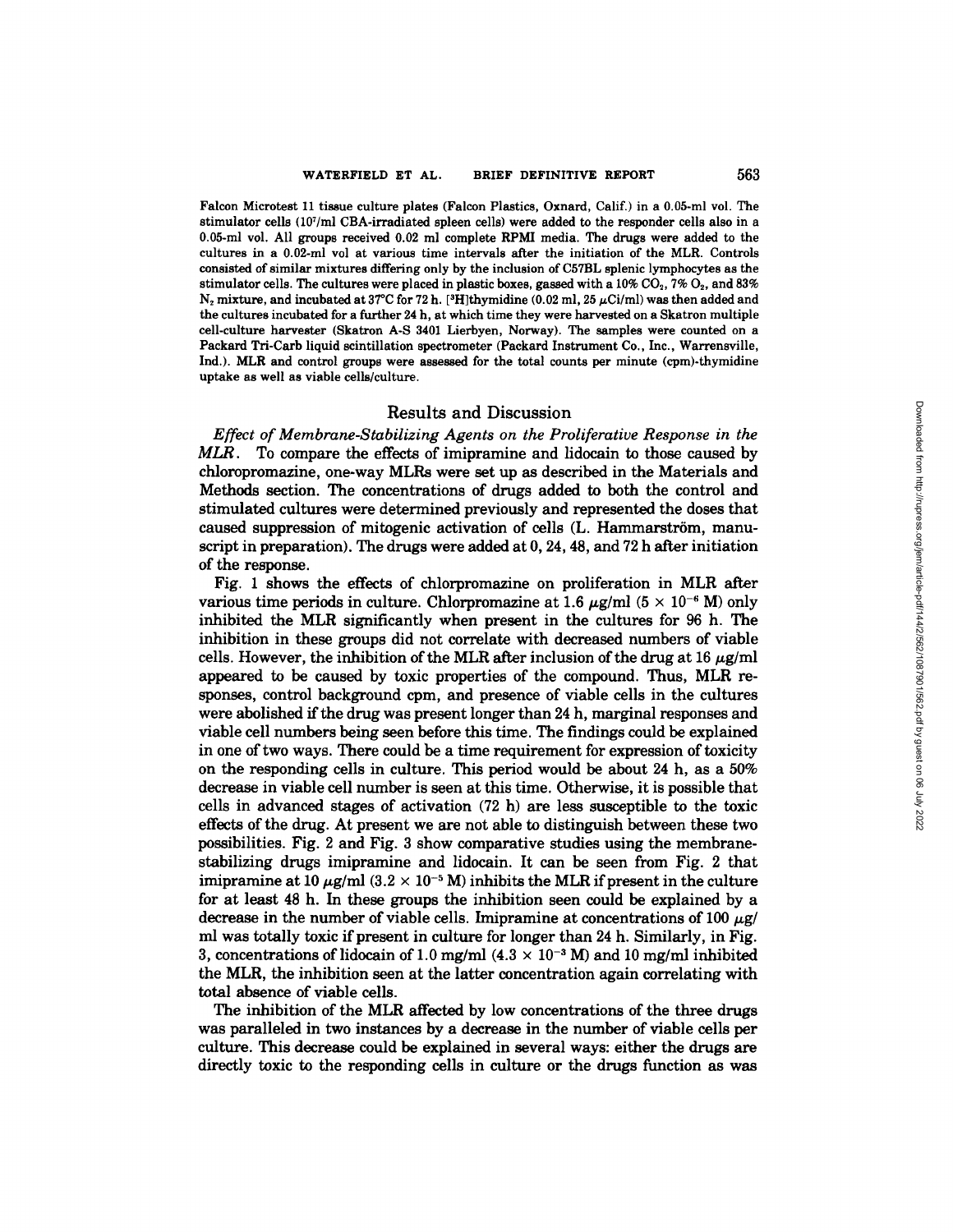

**FIG. 1.** The effect of chlorpromazine on activation of C57BL splenic lymphocytes in the one-way MLR, C57BL spleen cells were activated in culture by either X-irradiated C57BL or CBA stimulator cells. The drug was added to the MLR 0, 24, 48, or 72 h after initiation of the cultures. The reaction was tritiated after 72 h and harvested 24 h later. At this time all groups were assessed for total thymidine uptake as well as the number of viable cells. The results represent the mean cpm and standard error from both control cultures (C57BL stimulator cells) ( $\boxtimes$ ) and activated cultures (CBA stimulator cells) ( $\square$ ) with either (A) no chlorpromazine, (B) chlorpromazine at 1.6  $\mu$ g/ml, or (C) chlorpromazine at 16  $\mu$ g/ml, the drug being added at the time indicated. The corresponding viable cell number/milliliter in the activated cultures are also shown  $(1\!\!1\!-\!1\!\!1)$ .



FIG. 2. The effect of imipramine on activation of C57BL splenic lymphocytes in the oneway MLR. The experimental design was set up as described for Fig. 1. The results represent the mean cpm and standard error from both control cultures (C57BL stimulator cells)  $(⑤)$ and activated cultures (CBA stimulator cells)  $(\Box)$  with either (A) no imipramine, (B) imipramine at 10  $\mu$ g/ml, or (C) imipramine at 100  $\mu$ g/ml, the drug being added at the times indicated. The corresponding viable cell number/ml in the activated cultures are also shown  $(1-\)$ .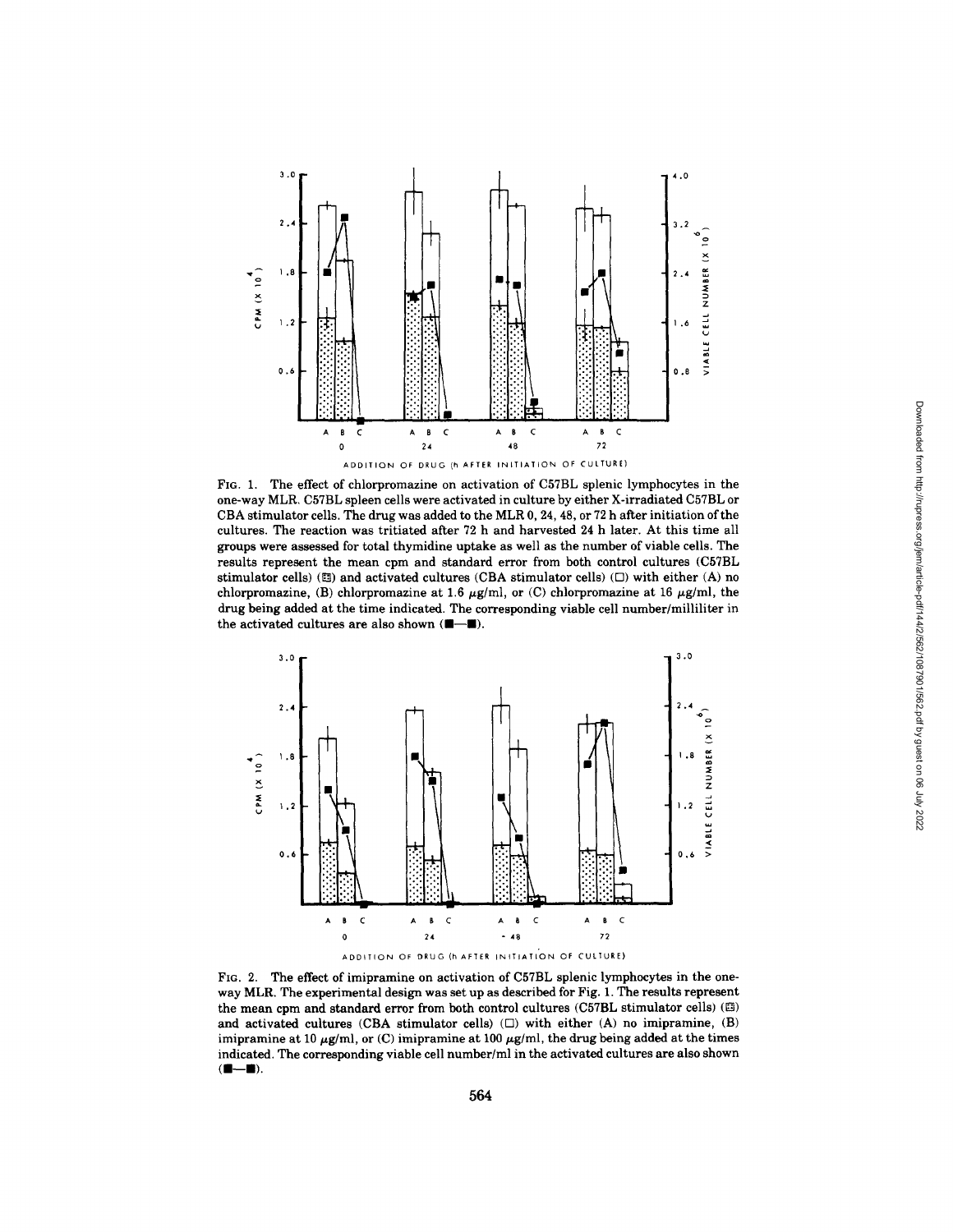

FzG. 3. **The effect of lidocain on activation of C57BL splenic lymphocytes in the one-way MLR. The experimental design was set up as described for** Fig. 1. The **results represent the mean cpm and standard error from both control cultures (C57BL stimulator cells) ([]) and**  activated cultures (CBA stimulator cells)  $(\Box)$  with either (A) no lidocain, (B) lidocain at 1 **mg/ml, or (C) lidocain at 10 mg/ml, the drug being added at the times indicated. The**  corresponding viable cell number/ml in the activated cultures are also shown  $(\blacksquare - \blacksquare)$ .

**previously postulated by blocking cellular activation, thus affecting DNA synthesis and cell division. We feel that the first possibility is only tenable as the**  decrease in cell number with 10  $\mu$ g/ml imipramine and 1 mg/ml lidocain **occurred also in control cultures (C57BL vs. C57BL irradiated, data not included). However, to further test this possibility the MLR was set up including doubling dilutions of the three drugs at the initiation of the cultures. It was reasoned that if cellular activation was blocked due to a direct toxic effect, a linear decrease in the number of viable cells would be seen with increasingly higher concentrations of the drugs. Conversely, if the drugs blocked activation by a nontoxic mechanism, as has been shown for hydroxyurea, DNA synthesis would be inhibited and viable cell number would remain constant at various concentrations higher than that used for the maximal suppression. As can be seen from Fig. 4, the decrease in cellular activation during the MLR correlated completely with the loss of viable cells from the cultures.** 

**The doses of the various membrane-stabilizing drugs required to attain suppression in the MLR differed considerably. However, in each case, suppression was concomitant with the loss of cells capable of synthesizing DNA at the end of the culture period and can only be explained as being due to the toxicity of the compounds. The differences between these findings and those reported previously, indicating that suppression of the MLR is not caused by a direct toxic action of the drugs, can not be explained at the present time.** 

**We feel that these studies serve to indicate the pitfalls involved in interpretation of data derived from experiments of this type. It is imperative when using such drugs for studying a defined lymphocyte function to control that the**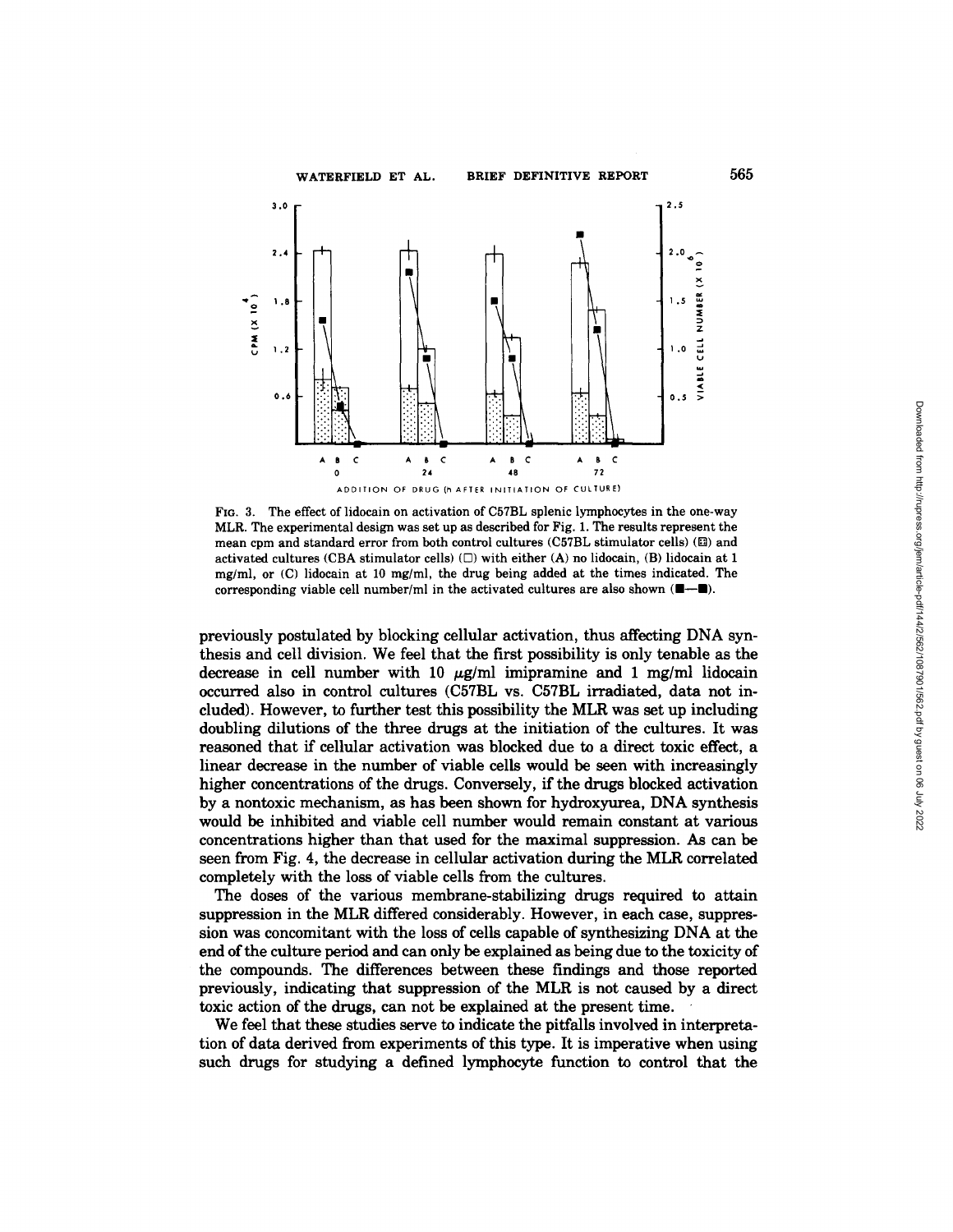

**FIG. 4. The effect of chlorpromazine, imipramine, and lidocain on activation of C57BL splenic lymphocytes in the one-way MLR. C57BL spleen cells were activated in culture by X-irradiated CBA stimulater cells. The drugs were added to the MLR at the initiation of the cultures. The results represent the mean cpm and standard error from activated cultures, the drugs being added to the MLR in the concentrations indicated. The mean cpm and standard error from control cultures without the drugs included was 9,898 ± 736. The**  corresponding viable cell number/ml in the activated cultures are also shown  $(\blacksquare - \blacksquare)$ .

**biological effects measured can be explained only by a direct effect on the function investigated and not to more indirect effects induced by the drug.** 

### **Summary**

**The effect of three membrane-stabilizing agents, chlorpromazine, imipramine, and lidocain, on in vitro activation of cellular responses was studied using the one-way MLR. Cellular activation was found to be depressed by these drugs. However, the degree of suppression paralleled the decline of viable cells in the cultures. It is concluded that drug-induced inhibition of MLR was due solely to the toxicity of the compounds.** 

*Received for publication 7 May 1976.* 

# **References**

- 1. Häyrey, P., and V. Defendi. 1970. Mixed lymphocyte cultures produce effector cell **model** *in vitro* **for allograft rejection.** *Science (Wash. D. C.).* **168:133.**
- **2. Wunderlich, J. R., and T. G. Canty. 1970. Cell mediated immunity induced** *in vitro. Nature (Lond.).* **228:62.**
- **3. Schendel, D. J., B. J. Alter, and F. H. Bach. 1973. The involvement of LD and SD region differences in MLC and CML: a three-cell experiment.** *Transplant. Proc.*  **5:1651.**
- **4. Bach, F. H., M. Segall, K. S. Zier, P. M. Sondel, B. J. Alter, and M. L. Bach. 1973.**